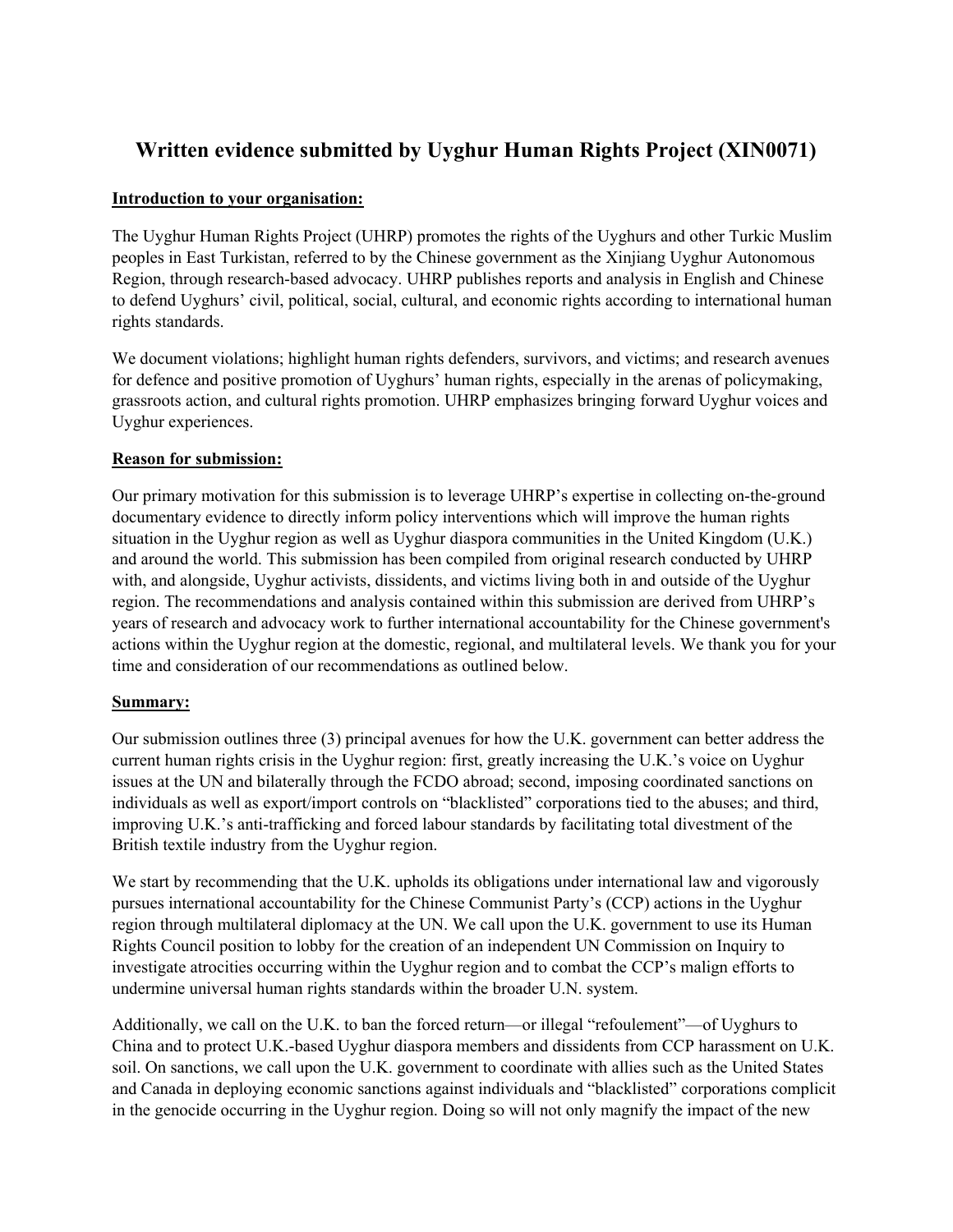*Global Human Rights Sanctions Regulations Act of 2020* but also encourage other like-minded states to take action.

Finally, on improving forced labour standards, we call upon the U.K. government to strengthen the *Modern Slavery Act of 2015* by requiring U.K. corporations to not only report annually on supply chain issues, but to immediately act on them. We call on the British textile to divest entirely from the Uyghur region, where forced labour has been proven by international investigators to be present in every step of the production process. Finally, we end our submission with a recommendation that the U.K. government develop a national atrocity-prevention strategy and a dedicated atrocity-prevention office which would coordinate the implementation of these recommendations.

*(Note: all recommendations written in bold text)*

# **How can the United Kingdom use organisations and agreements such as the UN Human Rights Council and the Genocide Convention to influence China towards better human rights practices?**

The U.K.'s obligations and mechanisms for action fall within three principal areas: the U.K.'s obligations under the 1948 UN Genocide Convention, its obligations to recognise and combat crimes against humanity under the Rome Statute, and the U.K.'s public commitment to bolstering international accountability for human rights violations as a newly re-elected member of the United Nations Human Rights Council (HRC).

As a signatory to the 1948 Genocide Convention, the U.K. has an obligation and mechanism to act on genocide and crimes against humanity whenever and wherever they occur. Article 8 of the Convention states that "Any Contracting Party may call upon the competent organs of the United Nations to take such action under the Charter of the United Nations as they consider appropriate for the prevention and suppression of acts of genocide or any of the other acts enumerated in article III."

● **The Government of the U.K. should invoke Article 8 of the Genocide Convention to support the establishment of an independent UN mechanism to investigate and document violations of international human rights within the Uyghur region. The UHRP as well as dozens of UN human rights experts believe the most effective mechanism would be to establish an official Commission of Inquiry through the Human Rights Council.**

In September 2020, the UHRP, in conjunction with 22 genocide and atrocity prevention organisations and 16 internationally-renowned genocide scholars, published a letter assessing that the Chinese government's recent actions in Uyghur region "meet the threshold of acts constitutive of genocide, core international crimes under the Genocide Convention" and that China's actions "are consistent with crimes against humanity, an international crime under the Rome Statute, including persecution against an identifiable group on racial, ethnic, and religious grounds, forced population transfers, enforced disappearances, and deprivation of liberty in violation of international law."<sup>1</sup>

The joint letter called on governments to appoint a UN Commission of Inquiry to investigate the abuses, and to implement commitments on atrocity and genocide prevention through bilateral and multilateral

<sup>1</sup> Uyghur Human Rights Project, "Genocide prevention experts call for UN Commission of Inquiry on crimes against humanity and genocide against Uyghurs." *UHRP Press Room*, 14 September 2020. Web. [https://docs.uhrp.org/pdf/UyghurGenocideJointOpenLetter\\_2020-09-14.pdf](https://docs.uhrp.org/pdf/UyghurGenocideJointOpenLetter_2020-09-14.pdf)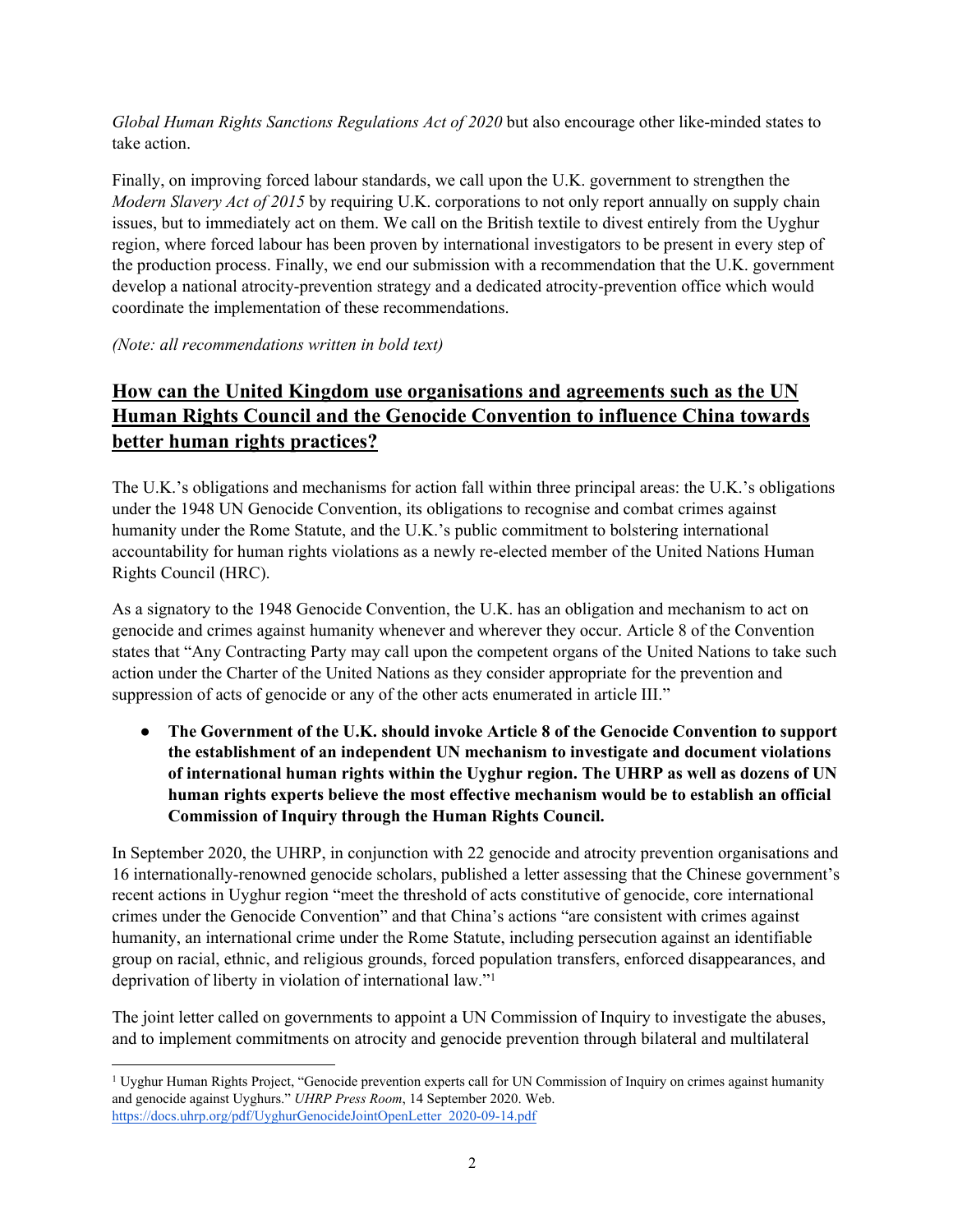diplomacy, as well as "independently investigate and make appropriate legal determinations regarding the Xinjiang situation" within their national judicial system.<sup>2</sup>

An international accountability mechanism is required to fully investigate the human rights situation in the Uyghur region. On June 26, 2020, 50 UN independent human rights experts and special procedures mandate holders called for greater UN scrutiny of China's human rights practices,<sup>3</sup> a demand which was echoed by an unprecedented 400 civil society groups from around the world.<sup>4</sup>

● **As a candidate for the Human Rights Council this October, the British government pledged to work "for everyone's human rights, leaving no person behind" if elected. Now as a successfully elected member of the HRC, the U.K. has a responsibility to act on this pledge by greatly raising the profile of Uyghur issues in Geneva.<sup>5</sup>**

In recent years, the Chinese mission to the UN has pressed for, and passed, HRC resolutions which seek to undermine current international human rights standards, including a March 2018 resolution which commissioned a report on the concept of a "Win-Win" or "mutually beneficial" approach to human rights advocacy at the UN.<sup>6</sup> China's "Win-Win" approach is not focused on supporting internationally established human rights standards, but rather designed to establish the CCP's non-interventionist, "sovereignty-respecting" interpretation of rights as a new norm within the UN system.

In the report resulting from the March 2018 resolution, the Chinese Mission to the UN called upon states to "avoid applying any pressure to secure cooperation [on human rights]" and to even avoid "preaching so-called 'universal' values." Instead, the CCP's "Win-Win" or mutually-beneficial approach to human rights recommends technical assistance and capacity-building on human rights be "dispensed in line with … the principles of sovereignty and non-intervention," and "only at the request" of member states concerned.<sup>7</sup>

● **The U.K. mission to the UN must make combating China's efforts to undermine the international human rights system a priority.<sup>8</sup> This means calling out China whenever and wherever it seeks to use the Council or broader UN system to promote a human rights**

<https://www.ohchr.org/EN/NewsEvents/Pages/DisplayNews.aspx?NewsID=26006&LangID=E>

<sup>2</sup> Ibid.

<sup>3</sup> United Nations Office of the High Commissioner for Human Rights, "*UN experts call for decisive measures to protect fundamental freedoms in China,*" OHCHR News Room, 26 June 2020. Web.

<sup>4</sup> Human Rights Watch, "Global call for international human rights monitoring mechanism on China," 25 September 2020. <https://www.hrw.org/news/2020/09/25/global-call-international-human-rights-monitoring-mechanism-china>

<sup>5</sup> UK Foreign Commonwealth and Development Office, "*UN Human Rights Council United Kingdom 2021–2023 candidate flyer*," FCDO. September 2020. Web.

[https://assets.publishing.service.gov.uk/government/uploads/system/uploads/attachment\\_data/file/925677/un-human-rights](https://assets.publishing.service.gov.uk/government/uploads/system/uploads/attachment_data/file/925677/un-human-rights-council-uk-2021-2023-candidate.pdf)[council-uk-2021-2023-candidate.pdf](https://assets.publishing.service.gov.uk/government/uploads/system/uploads/attachment_data/file/925677/un-human-rights-council-uk-2021-2023-candidate.pdf)

<sup>6</sup> Worden, Andréa, "China's win-win at the UN Human Rights Council - Just not for human rights," *Charles University, Department of Sinology*. 29 May 2020. Web. <https://sinopsis.cz/wp-content/uploads/2020/05/worden-unhrc-win-win.pdf>

<sup>7</sup> Chinese Human Rights Center, Amnesty International, Human Rights Watch, Asian Forum for Human Rights, et al. "*Annex:* key concerns with draft resolution a/hrc/43/1.31 on promoting mutually beneficial cooperation in the field of human rights," *NCHRD*, March 2020. [https://www.nchrd.org/wp-content/uploads/2020/06/Joint-NGO-annex-on-Mutually-Beneficial-](https://www.nchrd.org/wp-content/uploads/2020/06/Joint-NGO-annex-on-Mutually-Beneficial-Cooperation-15-June-2020.pdf)[Cooperation-15-June-2020.pdf](https://www.nchrd.org/wp-content/uploads/2020/06/Joint-NGO-annex-on-Mutually-Beneficial-Cooperation-15-June-2020.pdf)

<sup>8</sup> Human Rights Watch, "*The Costs of International Advocacy China's Interference in United Nations Human Rights Mechanisms*," HRW.org. September 2017. [https://www.hrw.org/report/2017/09/05/costs-international-advocacy/chinas](https://www.hrw.org/report/2017/09/05/costs-international-advocacy/chinas-interference-united-nations-human-rights)[interference-united-nations-human-rights](https://www.hrw.org/report/2017/09/05/costs-international-advocacy/chinas-interference-united-nations-human-rights)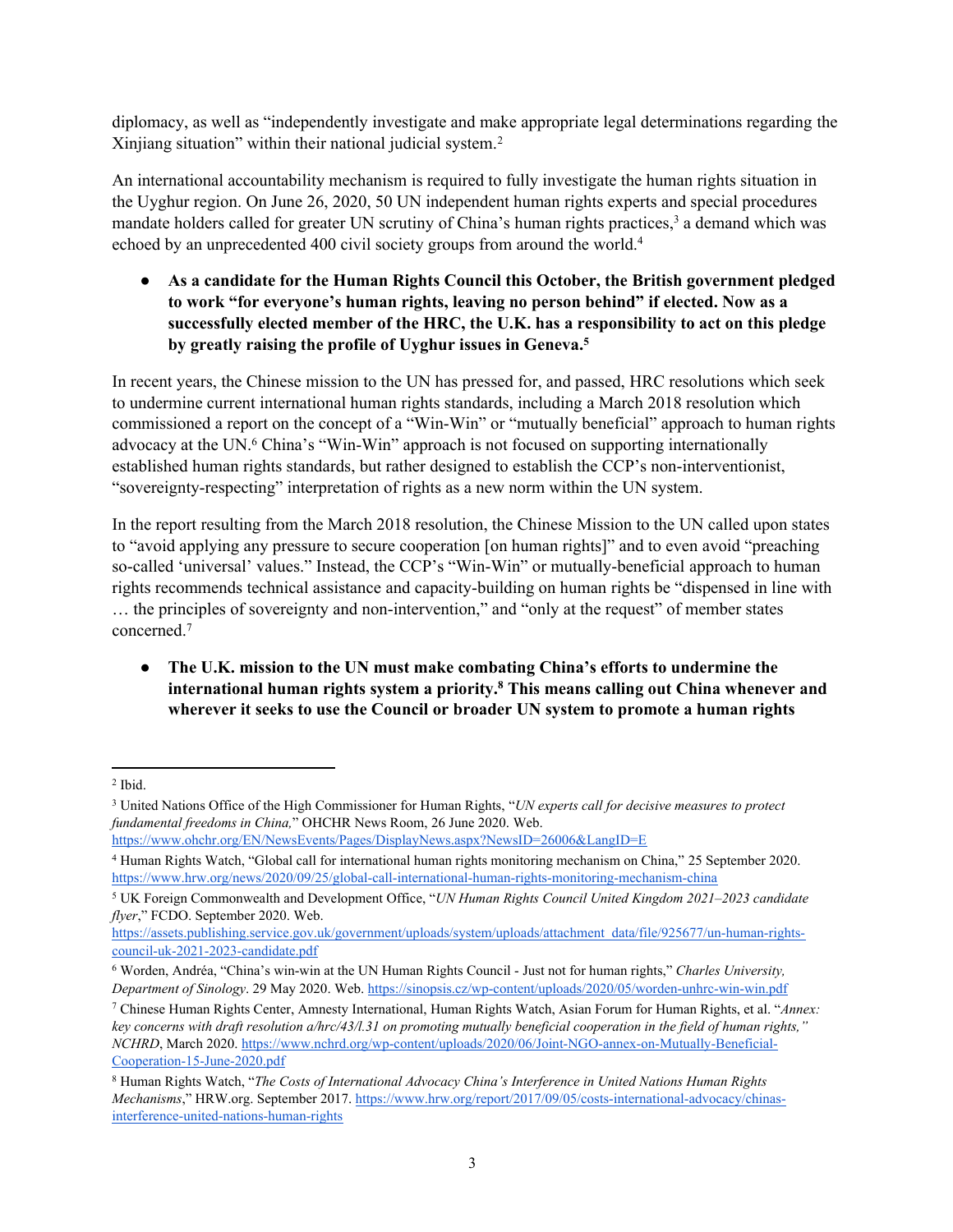### **regime that prioritises the sovereignty of member states over the innate, indivisible, and universal nature of human rights upon which the United Nations was founded.**

The Human Rights Council in particular provides a high-profile forum for the U.K. government to spotlight and investigate the Chinese government's systematic abuse of Uyghurs. Given that the Chinese government has been re-elected to a seat on the Council, as well as a position on the HRC's Consultative Group**, the U.K. government must make a conscious effort to proactively promote the discussion of Uyghur human rights abuses whenever possible within the UN system.** This can be done by the U.K. mission to the UN by:

- **Supporting the creation of a Commission of Inquiry (COI) within OHCHR to investigate human rights abuses within the Uyghur region.** A COI would be composed of independent human rights experts and granted unfettered access to the Uyghur region and detention camps.
- **Working with the UN Office on Genocide Prevention and the Responsibility to Protect for greater visible action on the Uyghur issue.**
- **Supporting the work of the UN Independent Experts and Special Rapporteurs whose mandates intersect with the Uyghur human rights crisis.**
- **Advocating for more competitive Human Rights Council races within the Asia-Pacific regional bloc so that China does not continue to hold a seat on the Council**. This autumn the UHRP, in conjunction with 70 other Uyghur groups, launched a campaign against China's bid.<sup>9</sup> While the campaign was ultimately unsuccessful, the October 2020 HRC election was China's worst-ever showing in terms of vote count - with China earning only 139 votes for its bid, a loss of 41 UN member states from its previous tally.<sup>10</sup>
	- **The U.K. government should support candidate states for the Asia-Pacific group who uphold the highest standards in the promotion and protection of human rights, and reject candidates with poor human rights records.**
- **Preventing China from obstructing the independent operations and mandates of the Human Rights Council's special procedure system given China's new position on the Council's influential "Consultative Group."**
	- Incredibly, China has the authority to appoint and manage the Council's system of independent experts and rapporteurs while refusing to cooperate with them by allowing fact-finding country visits to China.<sup>11</sup>
- **Pushing China to provide OHCHR experts, including the High Commissioner herself, unfettered access to the Uyghur region as their mandates and concerns may require.**

<sup>9</sup> World Uyghur Congress, "#VoteNoChina: 70 Uyghur organizations call on governments to vote against China's election to UN human rights body," 7 October 2020. [https://www.uyghurcongress.org/en/votenochina-70-uyghur-organizations-call-on](https://www.uyghurcongress.org/en/votenochina-70-uyghur-organizations-call-on-governments-to-vote-against-chinas-election-to-un-human-rights-body/)[governments-to-vote-against-chinas-election-to-un-human-rights-body/](https://www.uyghurcongress.org/en/votenochina-70-uyghur-organizations-call-on-governments-to-vote-against-chinas-election-to-un-human-rights-body/)

<sup>&</sup>lt;sup>10</sup> Richardson, Sophie, "China Grudgingly Gets UN Rights Body Seat - Lowest Vote Total Among 15 Countries Elected," *Human Rights Watch,* 13 October 2020. Web. [https://www.hrw.org/news/2020/10/13/china-grudgingly-gets-un-rights-body-seat#](https://www.hrw.org/news/2020/10/13/china-grudgingly-gets-un-rights-body-seat)

<sup>11</sup> Uyghur Human Rights Project, "China should not be appointing UN investigators while refusing cooperation with them," *UHRP Press Unit*, April 7 2020. Web. [https://uhrp.org/press-release/china-should-not-be-appointing-un-investigators-while](https://uhrp.org/press-release/china-should-not-be-appointing-un-investigators-while-refusing-cooperation-them.html-0)[refusing-cooperation-them.html-0](https://uhrp.org/press-release/china-should-not-be-appointing-un-investigators-while-refusing-cooperation-them.html-0)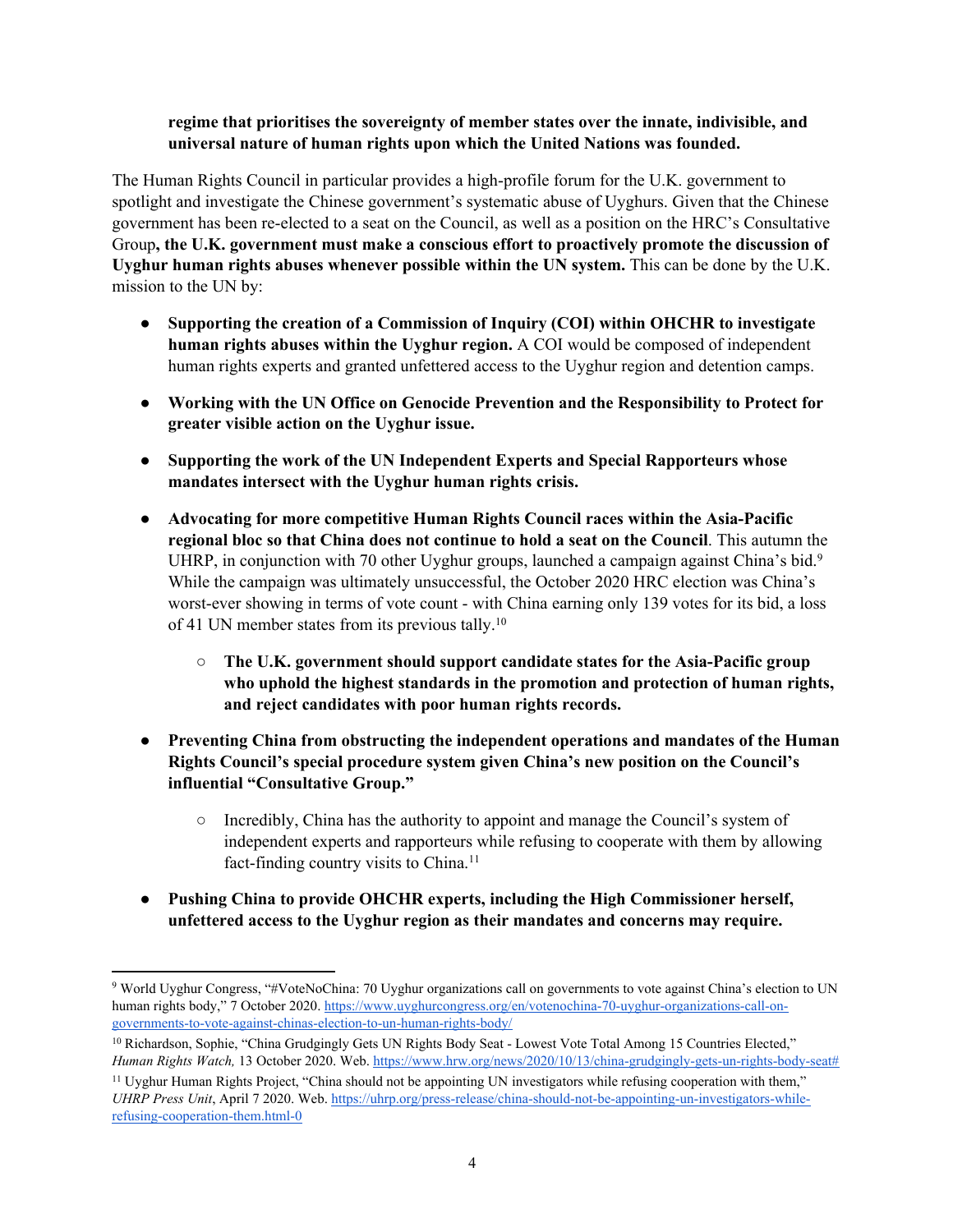# **Where these mechanisms prove ineffective, what other international laws and agreements can be used effectively for atrocity prevention?**

- **The FCDO, in concert with other states at the United Nations, should publicly call upon the Chinese government to ratify the following essential international treaties on forced labour:**
	- o The Forced Labour Convention (1930)
	- o The Abolition of Forced Labour Convention (1957)
	- o The 2014 Protocol to the Forced Labour Convention
	- o The Freedom of Association and Protection of the Right to Organise Convention (1948)
- **The U.K. government should enact targeted economic sanctions and visa restrictions against CCP leadership via its recently passed** *Global Human Rights Sanctions Regulations Act of 2020.*
	- Suggested individuals to sanction include Party Secretary Chen Quanguo as well as other identifiable senior officials linked to facilitating abuses and crimes against humanity in the Uyghur region.
	- $\circ$  The U.K. government should formally coordinate Uyghur-related sanctions with allies with similar legislation - notably, the U.S. and Canada. Such coordination was supported by an August 2020 letter from over 70 human rights organisations, including UHRP and Human Rights Watch, urging Canada, the U.S. and the U.K. to "globalise" their domestic "Magnitsky-style" sanctions law through coordinated action on an agreed set of CCP individuals.<sup>12</sup>

# **How can the UK use its influence on countries other than China who are complicit in the persecution of Uyghurs?**

- **The U.K. government should counter Chinese diplomatic efforts to dissuade other countries from expressing public concern about the Uyghur issue.** The U.K. government should conduct both bilateral and multilateral diplomacy to counter CCP disinformation which denies the detention of Uyghurs and other horrific abuses.
- **British embassies around the world should provide support to local Uyghur diaspora civil society organisations working to promote dialogue about the crisis,** particularly in countries where the national government refuses to acknowledge the situation, or is complicit in providing technologies and assistance to Chinese government activities in the Uyghur region.
- **The FCDO should work to build international consensus that the act of returning Uyghur asylum seekers, or more broadly, Uyghur citizens residing abroad, back to China constitutes an illegal act of "refoulement" under the 1951 Refugee Convention.<sup>13</sup>**

<sup>12</sup> Freedom House - Joint Statement, *"Freedom House Urges Canada, U.K., to Join Global Magnitsky Sanctions Against Chinese Officials Violating the Rights of Uyghurs*," 18 August 2020, Web. [https://freedomhouse.org/article/freedom-house-urges-canada](https://freedomhouse.org/article/freedom-house-urges-canada-uk-join-global-magnitsky-sanctions-against-chinese-officials)[uk-join-global-magnitsky-sanctions-against-chinese-officials](https://freedomhouse.org/article/freedom-house-urges-canada-uk-join-global-magnitsky-sanctions-against-chinese-officials)

<sup>13</sup> UN Office of the High Commissioner for Refugee, "*Advisory Opinion on the Extraterritorial Application of Non-Refoulement Obligations under the 1951 Convention relating to the Status of Refugees and its 1967 Protocol,"* 26 January 2007. Web. <https://www.unhcr.org/4d9486929.pdf>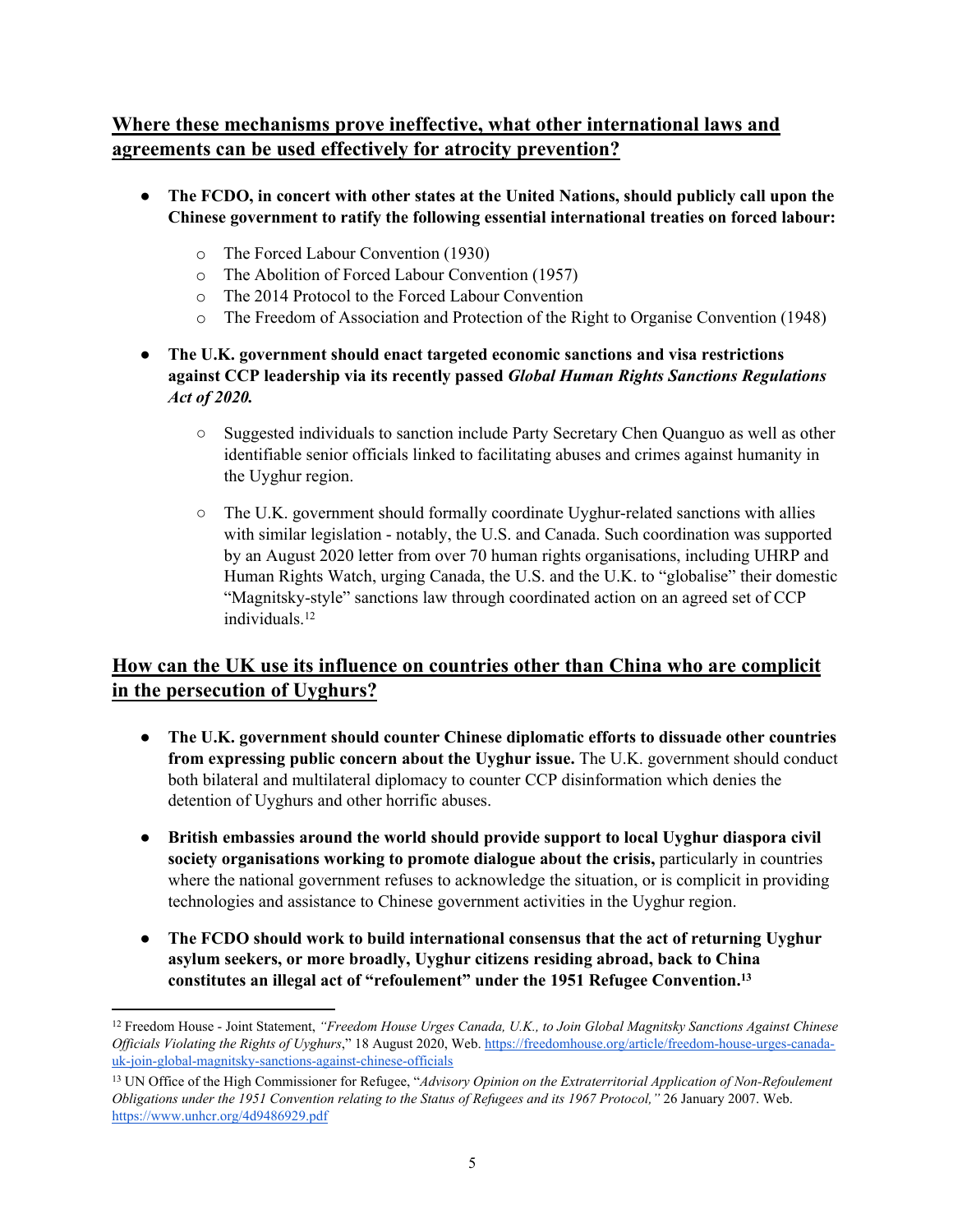- The "forced return" of the Uyghur diaspora back to China has been well documented in a number of countries and represents a grave violation of international law and complicity in crimes against humanity. [For more information on the issue of "forced returns," please see our Policy Recommendation and context located under Question 6.]
- **The U.K. should work to combat Chinese influence in other, non-UN multilateral organisations, including regional and functional international organisations.** Thus far, the Chinese government has been effective in pushing a narrative to several countries that China's actions against the Uyghur community are a legitimate response to terrorist threats within the Uyghur region.
	- For example, in March 2019, the Organisation of Islamic Cooperation (OIC) passed a resolution commending "the efforts of the People's Republic of China in providing care to its Muslim citizens." The U.K. government, when appropriate, and in coalition with key regional players, should play a role in rejecting the Chinese government's disinformation narrative.<sup>14</sup>
- **U.K. diplomatic missions should support host governments in bilateral meetings to ban the export of surveillance technology or general services to the Chinese government which may be deployed to the Uyghur region**. British embassies should also encourage industry in their host-country to comply with international labour standards which prohibit the importation of products produced using forced labour from the Uyghur region.

### **What mechanisms can the Government use to discourage private sector companies from contributing to human rights abuses?**

● **The U.K. government should enact sanctions on Chinese technology and surveillance companies responsible for abuses in the Uyghur region.<sup>15</sup>**

The U.K. maintains relationships with Hikvision - the world's largest maker of surveillance cameras which has already been awarded more than \$1 billion worth of Chinese government backed contracts in the Uyghur region since 2016.<sup>16</sup> Hikvision cameras have been deployed throughout the Uyghur region and as the primary camera technology used in the CCP's internment camps.<sup>17</sup>

Hikvision cameras are utilised as one primary source of information fed into China's Integrated Joint Operations Platform (IJOP), a large database which receives and stores information about Uyghurs. The IJOP data is evaluated together with other sources of information to determine individuals "who ought to be taken, should be taken" into custody, two work reports say, according to Human Rights Watch.<sup>18</sup> The

<sup>&</sup>lt;sup>14</sup> Organisation of Islamic Cooperation, "OIC/CFM-46/2019/mm/res/final - Muslim communities and muslim minorities in the non-OIC member states adopted by the 46th session of the council of foreign ministers," 2 March 2019. Web. [https://www.oic](https://www.oic-oci.org/docdown/?docID=4447&refID=1250)[oci.org/docdown/?docID=4447&refID=1250](https://www.oic-oci.org/docdown/?docID=4447&refID=1250)

<sup>15</sup> CNBC, "*US names Hikvision, Chinese security bureaus to economic blacklist*," 7 October 2019. Web. <https://www.cnbc.com/2019/10/07/us-names-hikvision-chinese-security-bureaus-to-economic-blacklist.html>

<sup>16</sup> Kirchgaessner, Stephanie, "Chinese cameras blacklisted by US being used in UK school toilets," *The Guardian*, 21 September 2020. Web. <https://www.theguardian.com/world/2020/sep/21/chinese-spy-tech-firm-linked-uighur-abuses-increases-uk-presence>

<sup>17</sup> Uyghur Human Rights Project, "World's Largest Pension Fund Must Divest from Hikvision and Dahua, Chinese Companies Supporting Mass Internment and Surveillance," 13 March 2020. Web. [https://uhrp.org/press-release/world%E2%80%99-largest](https://uhrp.org/press-release/world%E2%80%99-largest-pension-fund-must-divest-hikvision-and-dahua-chinese-companies)[pension-fund-must-divest-hikvision-and-dahua-chinese-companies](https://uhrp.org/press-release/world%E2%80%99-largest-pension-fund-must-divest-hikvision-and-dahua-chinese-companies)

<sup>18</sup> Human Rights Watch, "China: Big Data Fuels Crackdown in Minority Region", 26 February 2018.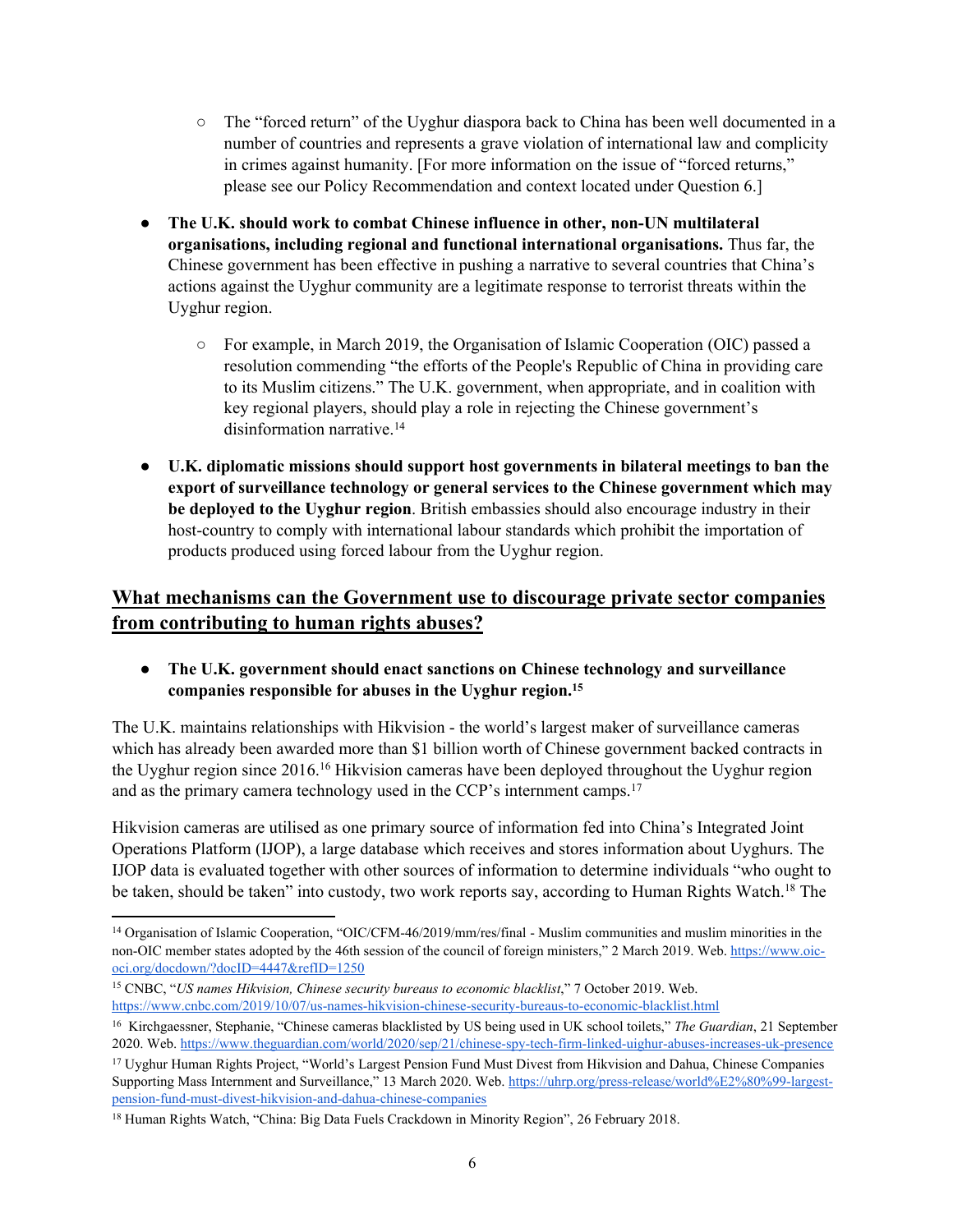IJOP system generates lists of individuals to be rounded up by the police and sent to internment camps or prisons.

Hikvision cameras have been purchased and deployed widely by the U.K. government, including by authorities in Kensington and Chelsea, Chelmsford, Guildford, Coventry, and Mole Valley, as well in private gyms and even high schools in the U.K.<sup>19</sup> Hikvision cameras are also available to the public through online retailers.

- **The U.K. government should immediately work to identify foreign firms operating in connection with the Chinese government in the Uyghur region and blacklist them, as the United States and Norwegian government have already done.**
- **The U.K. government must investigate current procurement standards for surveillance technologies at the local and national level and prohibit the purchasing of technologies used to subjugate, harass, and detain Uyghurs.**
- **U.K. Parliament should legislate standards which would bar any government official from purchasing equipment from firms or individuals aiding and abetting crimes against humanity.**

Additional avenues to influence private sector actors, particularly business leaders, exist under the U.K.'s recently-passed *Sanctions and Anti-Money Laundering Act of 2018* as well as the *Global Human Rights Sanctions Regulations Act of 2020* -- both of which grant Parliament the right to enact targeted sanctions against individuals found to be committing serious human rights abuses. Such sanctions should include leaders of firms found to be directly aiding and abetting crimes against humanity and genocide in the Uyghur region.

- **The U.K. government - in conjunction with the U.S. and Canada - should prioritise the multilateralisation of targeted human rights sanctions.**
- **The FCDO should formalise and routinise information-sharing concerning targeted sanctions against individual human rights abusers. By collaborating, the United States, Canada, and the U.K. can make it much harder for perpetrators to evade sanctions enforcement or a "patchwork" of accountability mechanisms.**
- **The U.K. government should work to promulgate the** *UN Guiding Principles on Business and Human Rights* **as an accepted and expected international human rights norm for all businesses operating within the U.K.**

# **How can UK-linked businesses with operations in Xinjiang be made accountable for any involvement in human rights abuses?**

Under current U.K. legislation, companies operating in the U.K. have no legal responsibility to take action to actively prevent contributing to human rights abuses in their supply chains. **While the U.K.** *Modern Slavery Act***, Section 54 "Transparency in Supply Chains," imposes a reporting obligation**

<https://www.hrw.org/news/2018/02/26/china-big-data-fuels-crackdown-minority-region>

<sup>19</sup> Kirchgaessner, Stephanie, "Chinese cameras blacklisted by US being used in UK school toilets," *The Guardian*, 21 September 2020. Web. [https://www.theguardian.com/world/2020/sep/21/chinese-spy-tech-firm-linked-uighur-abuses-increases](https://www.theguardian.com/world/2020/sep/21/chinese-spy-tech-firm-linked-uighur-abuses-increases-uk-presence)[uk-presence](https://www.theguardian.com/world/2020/sep/21/chinese-spy-tech-firm-linked-uighur-abuses-increases-uk-presence)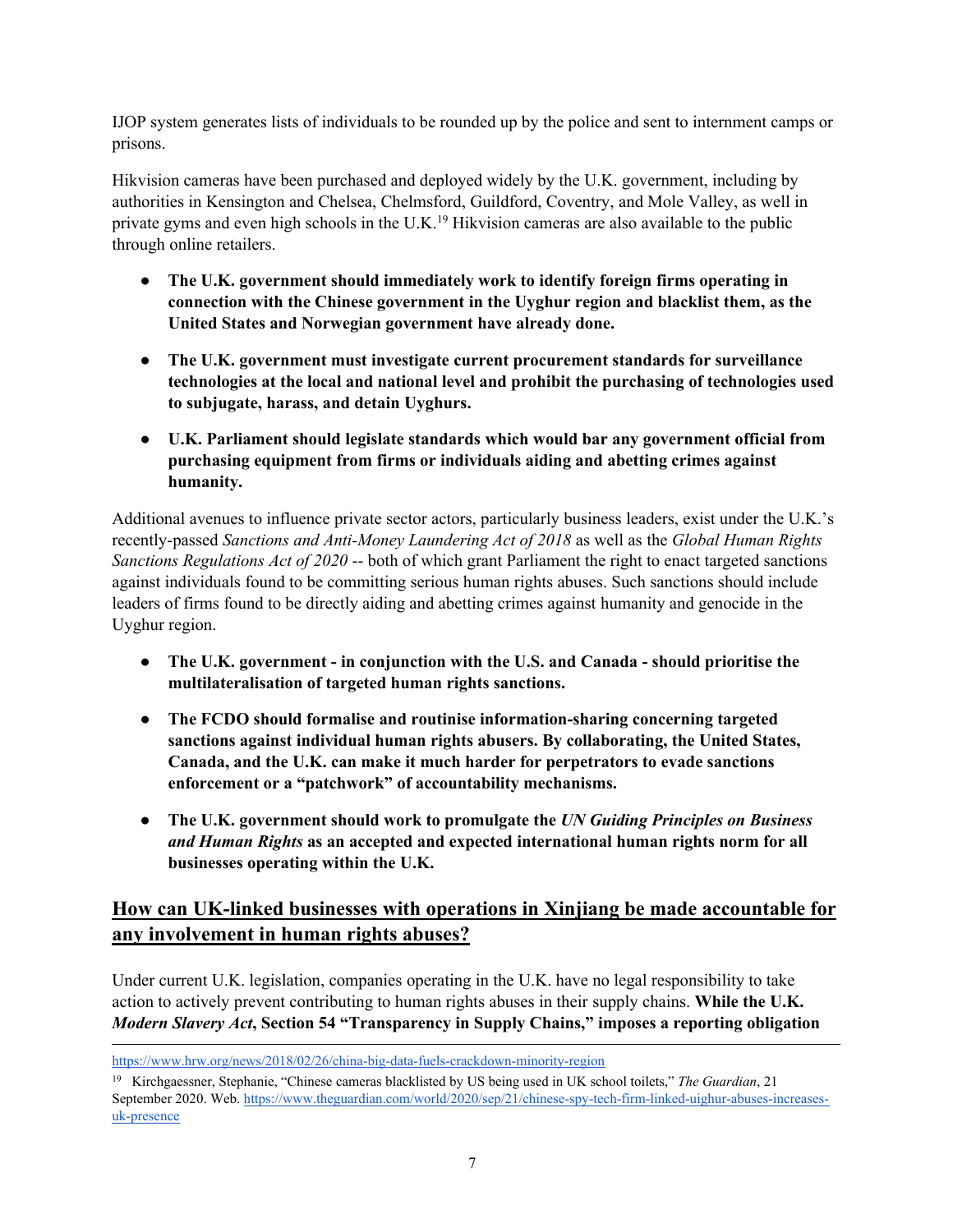### **on companies, it does not require companies to** *take steps and actions* **to prevent harm in their supply chains.<sup>20</sup>**

Therefore, there is an urgent need for Parliament to enact stronger measures in both legislation and policy to ensure that U.K. companies are held responsible for preventing forced labour in their supply chains, and that the U.K. government employs other complementary measures to move to exclude goods tainted with forced labour from the U.K. market.

U.K.-linked businesses with operations in the Uyghur region can be liable for involvement in human rights abuses through the utilisation of forced labour in the production of goods originating from the Uyghur region, or the export of technologies which aid and abet the Chinese government's authoritarian surveillance system used to track and detain Uyghurs.

Evidence collected by the Coalition to End Forced Labour in the Uyghur region has illustrated how widespread China's usage of forced labour is both inside and outside the Uyghur region.<sup>21</sup> As such, any operation in the Uyghur region carries an overwhelming likelihood that a business's products are being made through forced labor -- regardless of whether produced in an agricultural or industrial setting.

The following statistics put into scale the pervasiveness of forced labour within textile production in the Uyghur region. **The only effective approach in preventing forced labour is for U.K. businesses to cease any and all production ties with the Uyghur region entirely:<sup>22</sup>**

- In the garment industry, evidence from on-the-ground informants has shown that forced labour is present in *all* stages of the production process, including in the planting, harvesting and processing of cotton, the spinning of yarn, the weaving of textiles and the manufacture of finished garments within the Uyghur region. This risk has also been recognised by industry bodies such as the Fair Labor Association.
- Given that 84 percent of all Chinese cotton comes from the Uyghur region, any and all yarn, textile or garments made with Chinese cotton are at extraordinarily high risk of being tainted with forced and prison labour, whether manufactured in China or anywhere else in the world.
- China is one of the two largest cotton producers in the world, with the Uyghur region accounting for over 20 percent of global production. China is also the largest producer and exporter of yarn, and the largest producer and exporter of textiles and apparel. The Chinese government plans on doubling manufacturing capacity in the Uyghur region by 2025, with apparel and textiles forming a key element of that plan**.**
- The scale of the repression and the level of state control in the Uyghur region means that it is impossible for any company to operate in the Uyghur region in accordance with the UN Guiding Principles on Business and Human Rights.

<sup>20</sup> The U.K. National Archives, "*Modern Slavery Act 2015, UK Public General Acts 2015 c. 30 PART 6 Section 54,"* Legislation.Gov.UK. Web. <https://www.legislation.gov.uk/ukpga/2015/30/section/54/enacted>

<sup>21</sup> Coalition to End Forced Labour in the Uyghur region, "Call to action on human rights abuses in the Uyghur region in the apparel and textiles sector," October 2020. Web. [https://enduyghurforcedlabour.org/wp-content/uploads/sites/44/Call-to-Action](https://enduyghurforcedlabour.org/wp-content/uploads/sites/44/Call-to-Action-on-Human-Rights-Abuses-in-the-Uyghur-Region-October-2020.pdf)[on-Human-Rights-Abuses-in-the-Uyghur-Region-October-2020.pdf](https://enduyghurforcedlabour.org/wp-content/uploads/sites/44/Call-to-Action-on-Human-Rights-Abuses-in-the-Uyghur-Region-October-2020.pdf)

<sup>&</sup>lt;sup>22</sup> Coalition to End Forced Labour in the Uyghur region, "Call to action on human rights abuses in the Uyghur region in the apparel and textiles sector," October 2020. Web. [https://enduyghurforcedlabour.org/wp-content/uploads/sites/44/Call-to-Action](https://enduyghurforcedlabour.org/wp-content/uploads/sites/44/Call-to-Action-on-Human-Rights-Abuses-in-the-Uyghur-Region-October-2020.pdf)[on-Human-Rights-Abuses-in-the-Uyghur-Region-October-2020.pdf](https://enduyghurforcedlabour.org/wp-content/uploads/sites/44/Call-to-Action-on-Human-Rights-Abuses-in-the-Uyghur-Region-October-2020.pdf)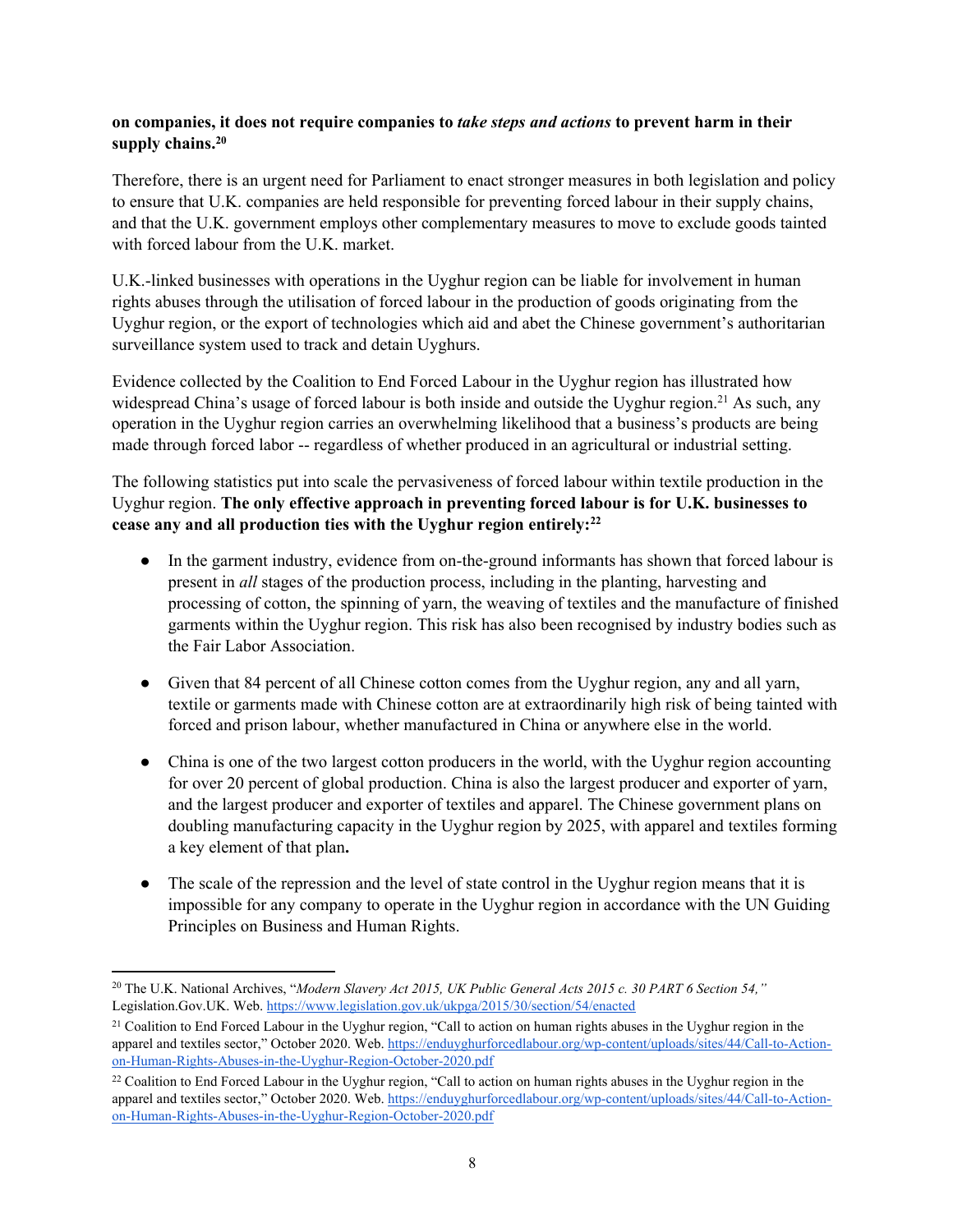The Coalition to End Forced Labour in the Uyghur region launched a Call to Action in July 2020, outlining the steps to which brands and retailers should take to eliminate the use of forced Uyghur labour.<sup>23</sup> The Coalition wrote to almost 400 brands and retailers—including 90 here in the U.K.—requesting the brands to commit to each of the elements outlined in the "Brand Commitment to Exit the Uyghur Region".

**However, by 10 October 2020, just 10 U.K.-headquartered brands/retailers out of almost 90 contacted had engaged in formal discussion with the Coalition in response to our requests.** A number of those companies refused to take any of the steps outlined by the Coalition. **Government action is therefore needed to push these companies to comply with universally-accepted standards on business and human rights.**

Given the broad potential for forced labour usage and the lack of motivation on the part of industry **to reform, we recommend the U.K. government require the following:**

- **Direct U.K. textile companies to exit from the Uygur Region entirely.** Brands and retailers must take urgent action to identify and end *all* links to the Uyghur region in their supply chain, as detailed above. **International bans on textiles from the Uyghur region would therefore create a demand decrease for production, and thus forced labour, within the region.**
- **Strengthen existing anti-forced labour legislation like the Modern Slavery Act to require companies to take tangible steps and action against forced labour, and not just write annual reports.**
- **On the issue of U.K. businesses providing surveillance technologies and capabilities to the Chinese government, Parliament should consider forbidding the sale of services or exportation of technologies by British firms to anywhere in the Uyghur region.**
	- $\circ$  In this way, Chinese surveillance technology used in the Uyghur region would be banned from importation, while U.K.-patented technology and businesses would be prohibited from exporting to the Uyghur region.

# **What is the best form of support to offer to members of the Uyghur diaspora (and others) who are experiencing persecution and harassment abroad?**

The U.K. government should take immediate steps to ensure that Uyghur asylum seekers in the U.K. are protected and granted due process for their asylum claims as mandated under both British and international law:

- **The U.K. government should follow the lead of the federal migration agencies of Germany and Sweden<sup>24</sup> by announcing that Uyghurs and other Turkic peoples will never be forcibly returned back to China at the request of state authorities, as doing so would amount to refoulement**—a practice explicitly banned under the 1951 UN Refugee convention.
- **Similar to the protections the U.K. government recently extended to Hong Kongers, the U.K. government should consider creating a naturalisation or "settled status" scheme for**

 $23$  Ibid.

<sup>24</sup> Rettman, Andrew, "China accused of intimidating Uighur refugees in Europe," *EUObserver*, 22 June 2020. Web. <https://euobserver.com/justice/148711>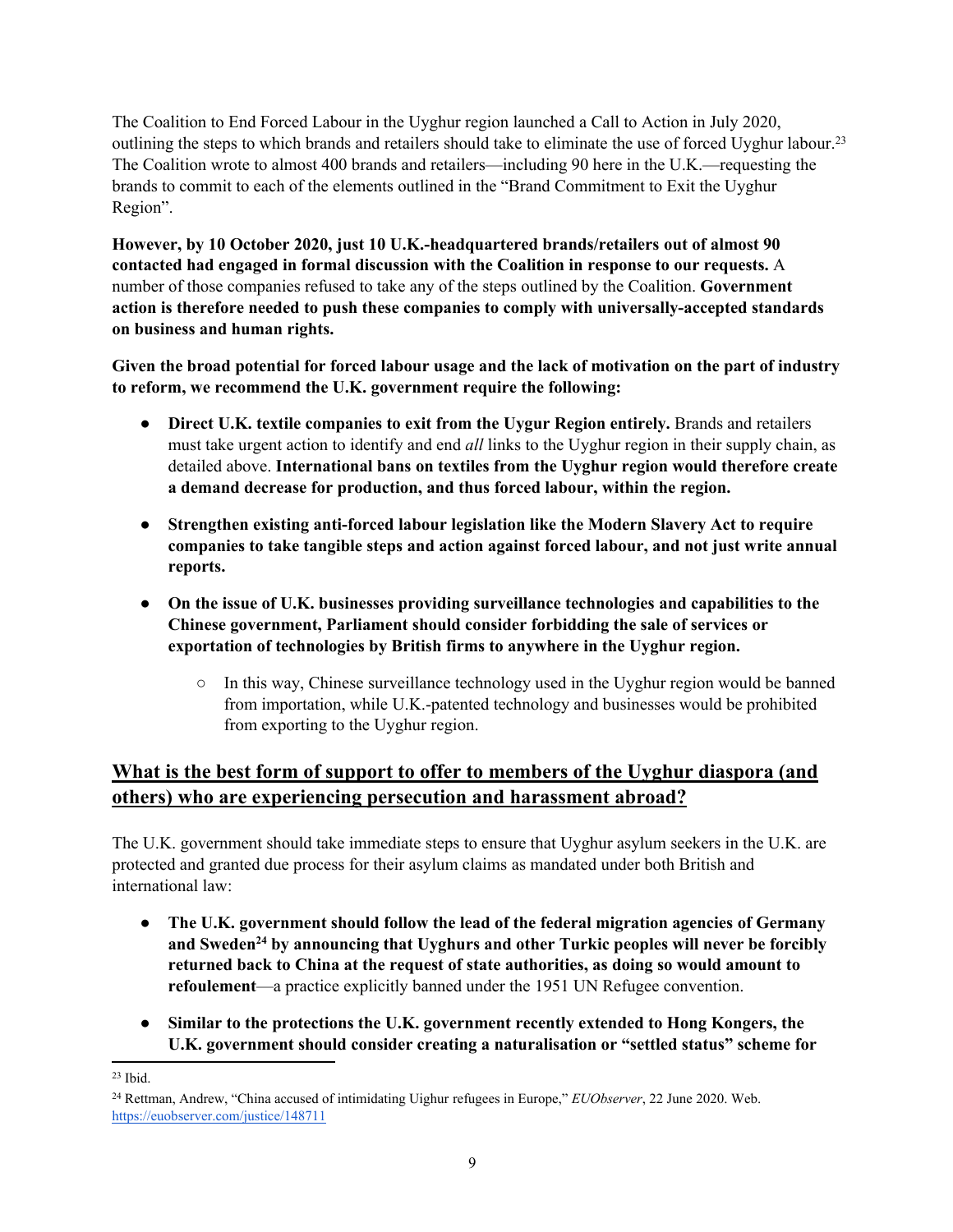### **Uyghurs currently residing in the U.K. who risk political reprisal should they return to China.**

○ Otherwise, Uyghurs living on short-term residency permits should have the right, over time, to apply for long-term permanent residency in the U.K. so as to avoid having to face possible detention and human rights abuses should they be forced to return to China due to visa expiration.

The Chinese government has for years engaged in a highly-effective campaign of intimidation and espionage against the Uyghur diaspora whilst they are on foreign soil.<sup>25</sup> The ultimate goal of this harassment is to silence the Uyghur diaspora in an attempt to stop them from organising to advocate for Uyghur rights.

**Several European governments have already determined China's monitoring of dissident groups as constituting formal espionage: the German ministry of the Interior stated that "a substantial part of the spying activities in Germany is directed against dissident groups, including Uyghurs."<sup>26</sup>**

- **The U.K. government should take immediate steps to ensure that Uyghur dissidents and Uyghur diaspora residing in the U.K. are protected against any form of retaliation from the Chinese government by invoking domestic law when appropriate to address foreign interference and intimidation.**
	- The Home Office and other relevant government authorities must counter the activities of the Chinese security services by protecting Uyghurs living in diaspora communities within the UK's borders.

China's overseas intimidation campaigns have escalated since 2017, with representatives of the Chinese government threatening to throw the China-based family members of Uygur dissidents into various forms of detention lest they do not return to China or cease their dissident activities:

- Chinese authorities have pressured Uyghur students studying in foreign universities to return home for "ideological assessment." In many cases the students were disappeared, detained, with some later found dead in custody after returning to China.
- Chinese police have called Uyghurs residing overseas to demand their home, school, and work addresses; photos; and scans of their Chinese or foreign ID cards and passports, as well as those of their spouses.
- Reports from France, Belgium, Finland, the Netherlands, and Germany all document Uyghurs who have been asked to give information or cease speaking out.<sup>27</sup>

From a legal and public policy perspective, the harassment of Uyghurs overseas constitutes a brazen effort by the Chinese government to interfere in the lives of Uyghur citizens, permanent residents, and students residing in free and democratic countries like the U.K. As such:

<sup>25</sup> Uyghur Human Rights Project, "The Fifth Poison: The Harassment of Uyghurs Overseas," November 2017. Web. <https://uhrp.org/docs/The-Fifth-Poison-The-Harrassment-of-Uyghurs-Overseas.pdf>

<sup>26</sup> Ibid. page 4.

<sup>27</sup> Halliday, Ellen, "Uighurs Can't Escape Chinese Repression, Even in Europe," *The Atlantic,* August 2019. Web. <https://www.theatlantic.com/international/archive/2019/08/china-threatens-uighurs-europe/596347/>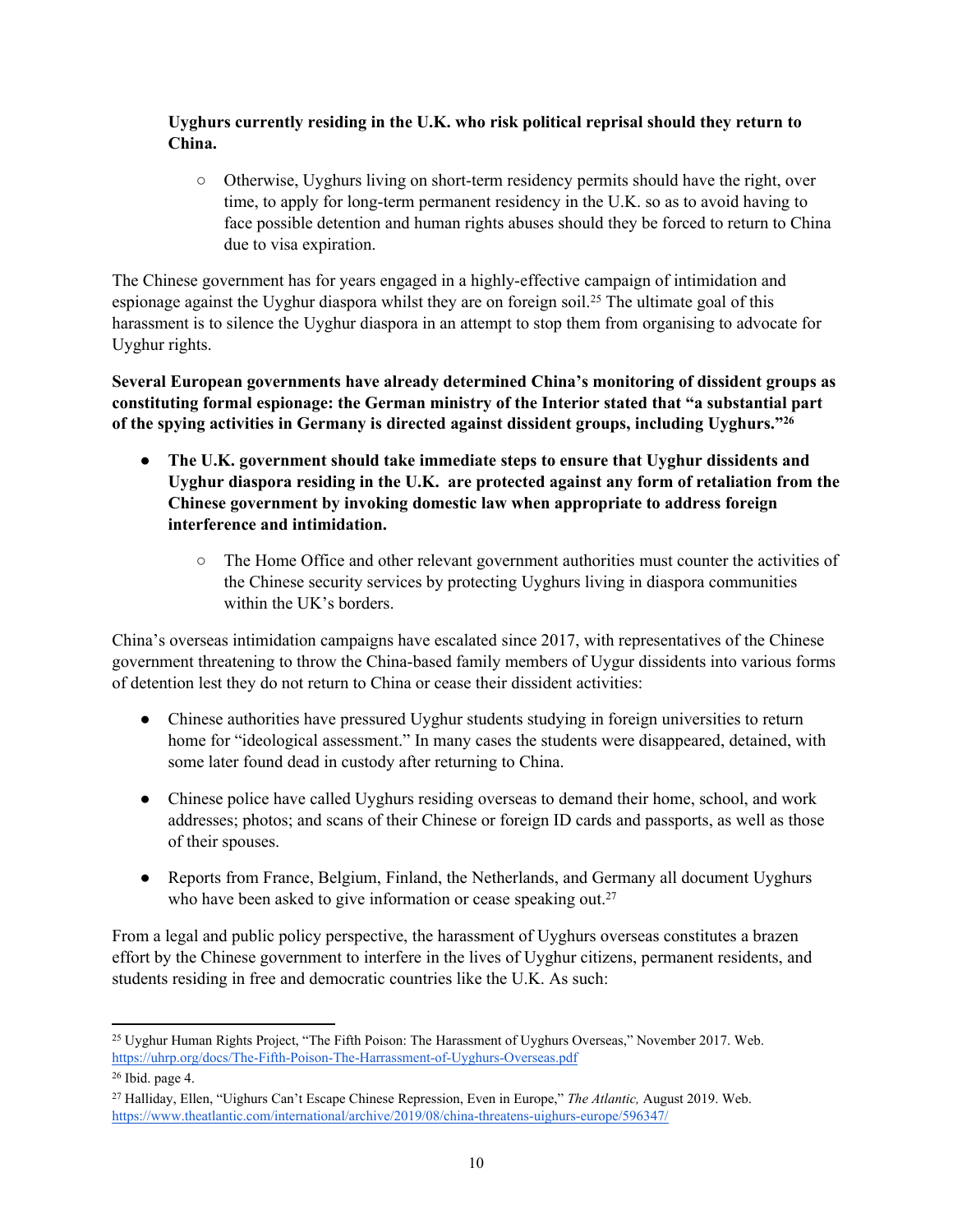- **The U.K. should regard foreign harassment as well as efforts to recruit Uyghurs to spy on other Uyghurs by way of threats against their families as a criminal act prosecutable by U.K. law.**
- **The Home Office should extend support to U.K.-based Uyghur activists targeted by CCP, including fully investigating harassment as well as sending diplomatic demarches to the Chinese Embassy in London declaring that such incursions against U.K.-based Uyghur activists are completely unacceptable violations of U.K. sovereignty and law.**

### **How can the UK support the promotion of knowledge and transparency about this issue, both within China and internationally?**

**The FCDO's traditional approach of conducting "quiet diplomacy" on human rights abuses in China has proven woefully inadequate.** The human rights crisis in the Uyghur region has deteriorated to the point where such a diplomatic style only signals to the Chinese government that they can continue their actions without serious repercussion or multilateral condemnation.

Therefore, the FCDO must drastically raise the profile of the human rights crisis in the Uyghur region as part of its foreign policy, including:

- **Highlighting the Uyghur human rights crisis at every relevant opportunity both in multilateral and bilateral meetings with the Chinese government,** as well as bilaterally with countries who are aiding or abetting persecution in the Uyghur region.
- **Supporting the work of Uyghur civil society operating in and outside of the Uyghur region, as well as diaspora organisations operating overseas.**
	- FCDO support could include providing funding for Uyghur groups to produce public events, research, and Uyghur-language media coverage of the crisis in the Uyghur region, as well as funding for asylum groups helping Uyghurs apply for international protection abroad.
- **Leveraging the FCDO's profile and vast network of embassies to host sideline events, panels, and forums on the Uyghur human rights crisis, by way of inviting Uyghur-led organisations and activists to speak out about their experiences and combat Chinese disinformation about the reality of the situation.**

# **How effective is the FCDO's current approach to atrocity prevention, and how can it be restructured to maximise the UK's impact in this area?**

In 2018, after reviewing the U.K.'s failures in preventing atrocities in Syria and Myanmar, the Foreign Affairs Committee called upon the government to "act urgently to produce a comprehensive atrocity prevention strategy and implementation plan to ensure it moves beyond words and towards concrete actions."<sup>28</sup> **To date, no comprehensive strategy on atrocity prevention has been published by the U.K. government.** 

<sup>28</sup> U.K. House of Commons "Global Britain: The Responsibility to Protect and Humanitarian Intervention Contents," Foreign *Affairs Committee*, 10 September 2018. Web. <https://publications.parliament.uk/pa/cm201719/cmselect/cmfaff/1005/100506.htm>